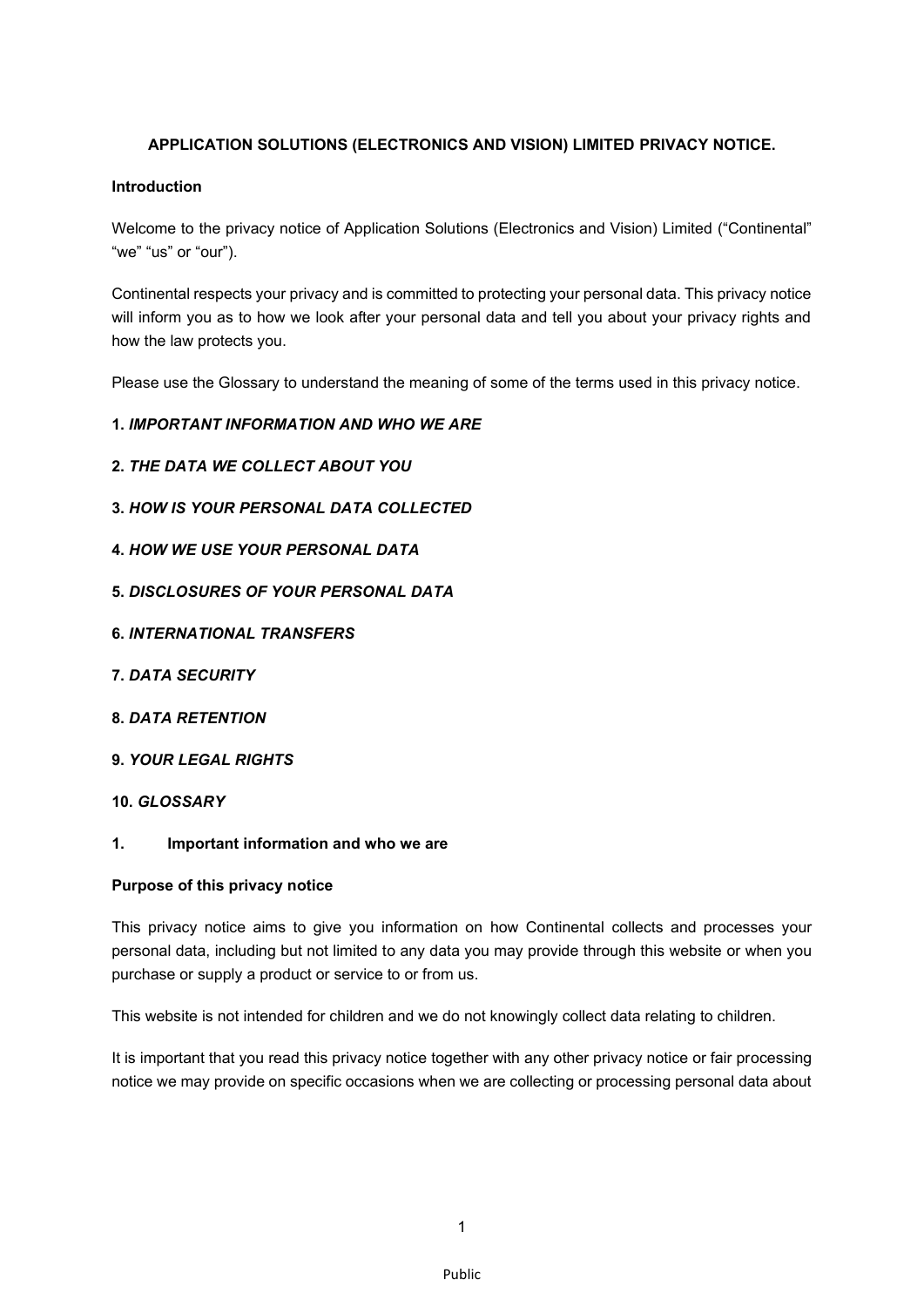you so that you are fully aware of how and why we are using your data. This privacy notice supplements the other notices and is not intended to override them.

## **Controller**

Application Solutions (Electronics and Vision) Limited. Continental Engineering Services. Unit 2, Victoria Industrial Estate, York Road, Burgess Hill, West Sussex, England, RH15 9TT (registered number 6437845) is the controller and responsible for your personal data.

We have appointed a data protection contact (DPC) who is responsible for overseeing questions in relation to this privacy notice. If you have any questions about this privacy notice, including any requests to exercise *your legal rights*, please contact the DPC using the details set out below.

## <span id="page-1-0"></span>**Contact details**

Our contact details are set out below.

- Postal Address: Application Solutions (Electronics and Vision) Limited. Continental Engineering Services. Unit 2, Victoria Industrial Estate, York Road, Burgess Hill, West Sussex, England, RH15 9TT
- Email Address: AU\_LX\_SM\_data\_protection\_ASL@continental.com

You have the right to make a complaint at any time to the Information Commissioner's Office (ICO), the UK supervisory authority for data protection issues [\(www.ico.org.uk\)](http://www.ico.org.uk/) or the Data Protection Commission (the Irish supervisory authority) (www.dataprotection.ie). We would, however, appreciate the chance to deal with your concerns before you approach the ICO so please contact us in the first instance.

## **Changes to the privacy notice and your duty to inform us of changes**

This version was last updated in **October 2021** and historic versions can be obtained by contacting us.

It is important that the personal data we hold about you is accurate and current. Please keep us informed if your personal data changes during your relationship with us.

## **Third-party links**

This website may include links to third-party websites, plug-ins and applications. Clicking on those links or enabling those connections may allow third parties to collect or share data about you. We do not control these third-party websites and are not responsible for their privacy statements. When you leave our website, we encourage you to read the privacy notice of every website you visit.

## **2. The data we collect about individuals**

Personal data, or personal information, means any information about an individual from which that person can be identified. It does not include data where the identity has been removed (anonymous data).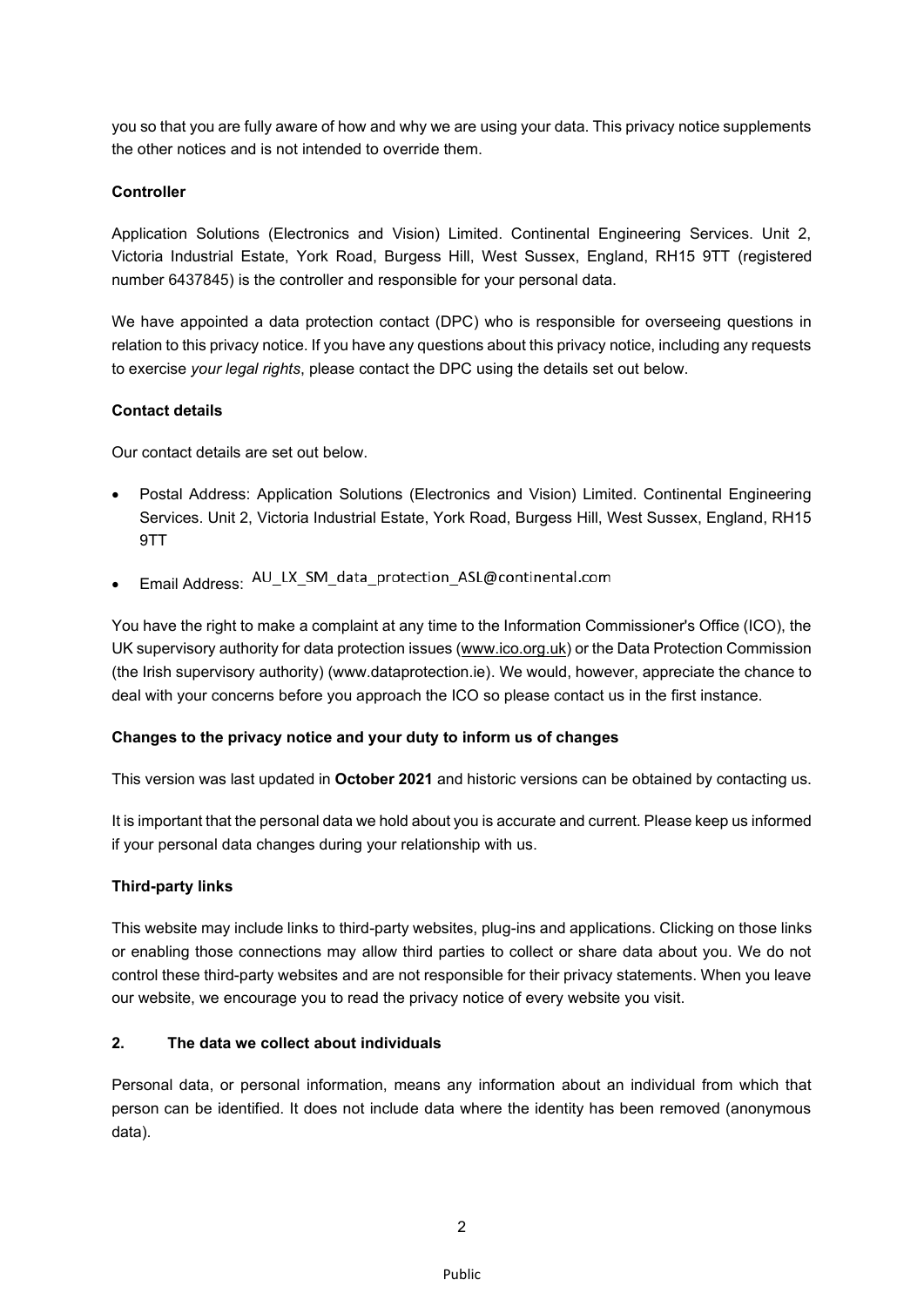We may collect, use, store and transfer different kinds of personal data about you which we have grouped together follows:

- **Identity Data** includes first name, last name and title (and if you are a delegate on one of our training courses, or attend a marketing event, may include a photograph or other image of your likeness), CCTV footage username or similar identifier and, in some cases (such as when we arrange hire cars for suppliers or journalists or you enter a competition) date of birth, gender and driving licence details or (such as when we help customer representatives with visa applications) passport, visa and other identification details.
- **Contact Data** includes billing address, delivery address, email address and telephone numbers.
- **Financial Data** includes bank account details (if, for example, you place orders with us in the capacity of a sole trader) and/or payment card details.
- **Transaction Data** includes details about payments to and from you and other details of products and services you have purchased from or through us. In the case of warranty claims or complaints in relation to our products, this can also include information about your vehicle registration/mileage/tyres.
- **Profile Data** includes your username and password, purchases or orders made by you, your interests, preferences, feedback and survey responses
- **Technical Data** may include internet protocol (IP) address, your login data, browser type and version, time zone setting and location, browser plug-in types and versions, operating system and platform and other technology on the devices you use to access our website and/or WiFi.
- **Usage Data** includes information about how you use our website, products and services.
- **Marketing and Communications Data** includes your preferences in receiving marketing from us and your communication preferences.

We also collect, use and share **Aggregated Data** such as statistical or demographic data for any purpose. Aggregated Data may be derived from your personal data but is not considered personal data in law as this data does **not** directly or indirectly reveal your identity. For example, we may aggregate your Usage Data to calculate the percentage of users accessing a specific website feature. However, if we combine or connect Aggregated Data with your personal data so that it can directly or indirectly identify you, we treat the combined data as personal data which will be used in accordance with this privacy notice.

We do not collect any **Special Categories of Personal Data** about you (this includes details about your race or ethnicity, religious or philosophical beliefs, sex life, sexual orientation, political opinions, trade union membership, information about your health and genetic and biometric data). Nor do we collect any information about criminal convictions and offences.

## **If you fail to provide personal data**

Where we need to collect personal data by law, or under the terms of a contract we have with you and you fail to provide that data when requested, we may not be able to perform the contract we have or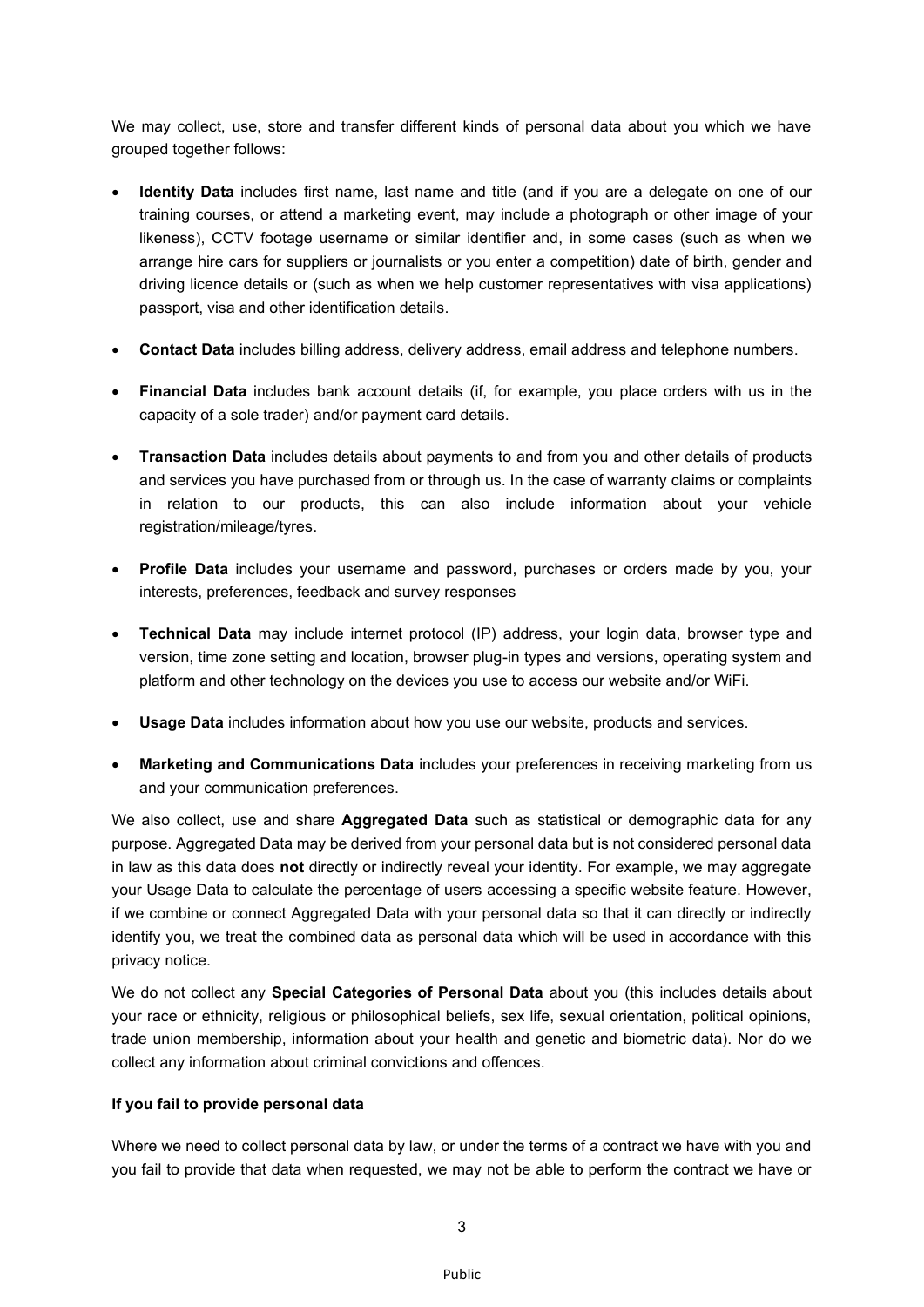are trying to enter into with you (for example, to provide you with goods or services). In this case, we may have to cancel a product or service you have with us but we will notify you if this is the case at the time.

# **3. How is your personal data collected?**

We use different methods to collect data from and about you including through:

- **Direct interactions.** You may give us your Identity, Contact and Financial Data by filling in forms or by corresponding with us by post, phone, email or otherwise. This includes personal data you provide when you:
	- engage us to provide our products or services or we engage you to provide products or services to us (or your employer does and you provide us with this data in the course of your employment);
	- request marketing to be sent to you;
	- take part in a survey or competition;
	- make an enquiry through our website or by email or by telephone (including through our telephone contact centre – please note that we may record calls and keep records of website interactions, including for training and development purposes);
	- visit our premises (such as CCTV recordings and Contact and Identity details given via our visitor log system);
	- give us some feedback or contact us;
	- attend marketing events;
	- attend training courses; or
	- require assistance with a VISA application.
- **Automated technologies or interactions.** As you interact with our website or WiFi systems, we may automatically collect Technical Data about your equipment, browsing actions and patterns. We collect this personal data by using cookies, and other similar technologies. We may also receive Technical Data about you if you visit other websites employing our cookies. Please see our cookie policy for further details.
- **Third parties or publicly available sources.** We may receive personal data about you from various third parties and public sources as set out below:
	- Identity Data, Contact Data, Financial Data, Transaction Data, Profile Data and Marketing and Communications Data from:
		- $\circ$  our locations in the UK to whom we supply parts, (in relation to returns or complaints)
		- $\circ$  third parties acting on our behalf (for example, in relation to promotions we participate in and which the end users of our products may sign up for)
	- Technical Data from analytics providers such as Google based inside or outside the EU.
	- Financial and Transaction Data from banks based inside or outside the UK and the EU.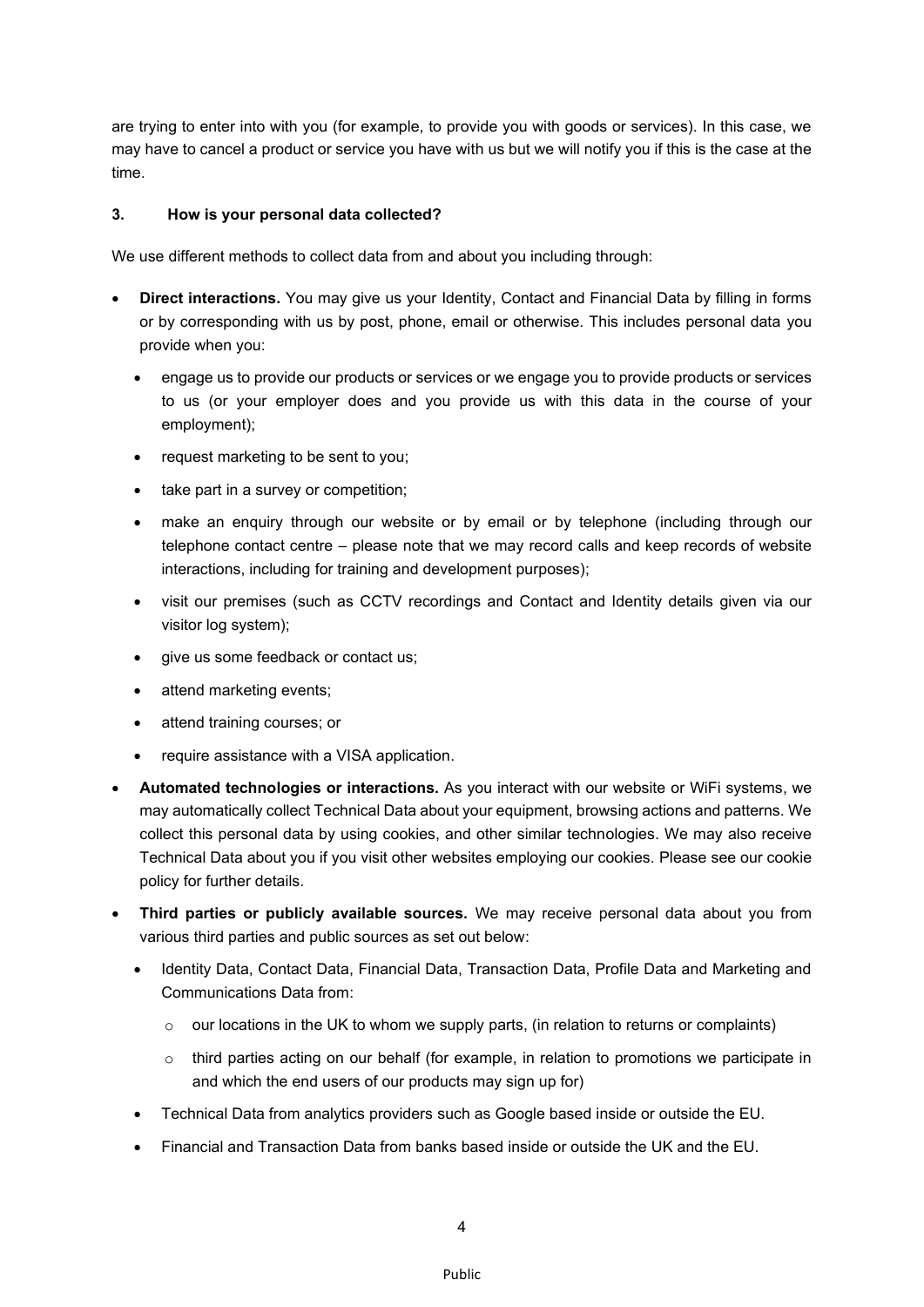- Identity and Contact Data from publicly availably sources such as Companies House based inside and outside the UK and the EU and/or public websites which display information about you, such as LinkedIn.
- Identity and Contact Data from the providers of conferences which you and we may attend.
- Identity and Contact Data from your employer if they are engaged to provide products or services to us.
- Identity, Contact and Financial Data from credit reference agencies.

# **4. How we use your personal data**

We will only use your personal data when the law allows us to. Most commonly, we will use your personal data in the following circumstances:

- Where we need to perform the contract we are about to enter into or have entered into with you.
- Where it is necessary for our legitimate interests (or those of a third party) and your interests and fundamental rights do not override those interests.
- Where we need to comply with a legal or regulatory obligation.

Click *[here](#page-11-0)* to find out more about the types of lawful basis that we will rely on to process your personal data.

Generally, we do not rely on consent as a legal basis for processing your personal data other than in relation to sending third party direct marketing communications to you via email or text message. You have the right to withdraw consent to marketing at any time by [contacting us.](#page-1-0)

## **Purposes for which we will use your personal data**

We have set out below, in a table format, a description of all the ways we plan to use your personal data, and which of the legal bases we rely on to do so. We have also identified what our legitimate interests are where appropriate.

Note that we may process your personal data for more than one lawful ground depending on the specific purpose for which we are using your data. Please [contact us](#page-1-0) if you need details about the specific legal ground we are relying on to process your personal data where more than one ground has been set out in the table below.

| <b>Purpose/Activity</b>                                                                                       | Type of data                                 | Lawful basis for processing<br>including<br>basis<br>οf<br>legitimate interest                                                                     | <b>Retention</b><br><b>Period</b> |
|---------------------------------------------------------------------------------------------------------------|----------------------------------------------|----------------------------------------------------------------------------------------------------------------------------------------------------|-----------------------------------|
| To register you as a new<br>customer or supplier (or a<br>representative<br>οf<br>a<br>customer of supplier). | (a) Identity<br>(b) Contact<br>(c) Financial | (a) Performance of a contract<br>with you<br>(b)<br>Necessary<br>for<br>our<br>interests<br>legitimate<br>(to<br>products<br>and<br>provide<br>our | 6 years from last<br>contact.     |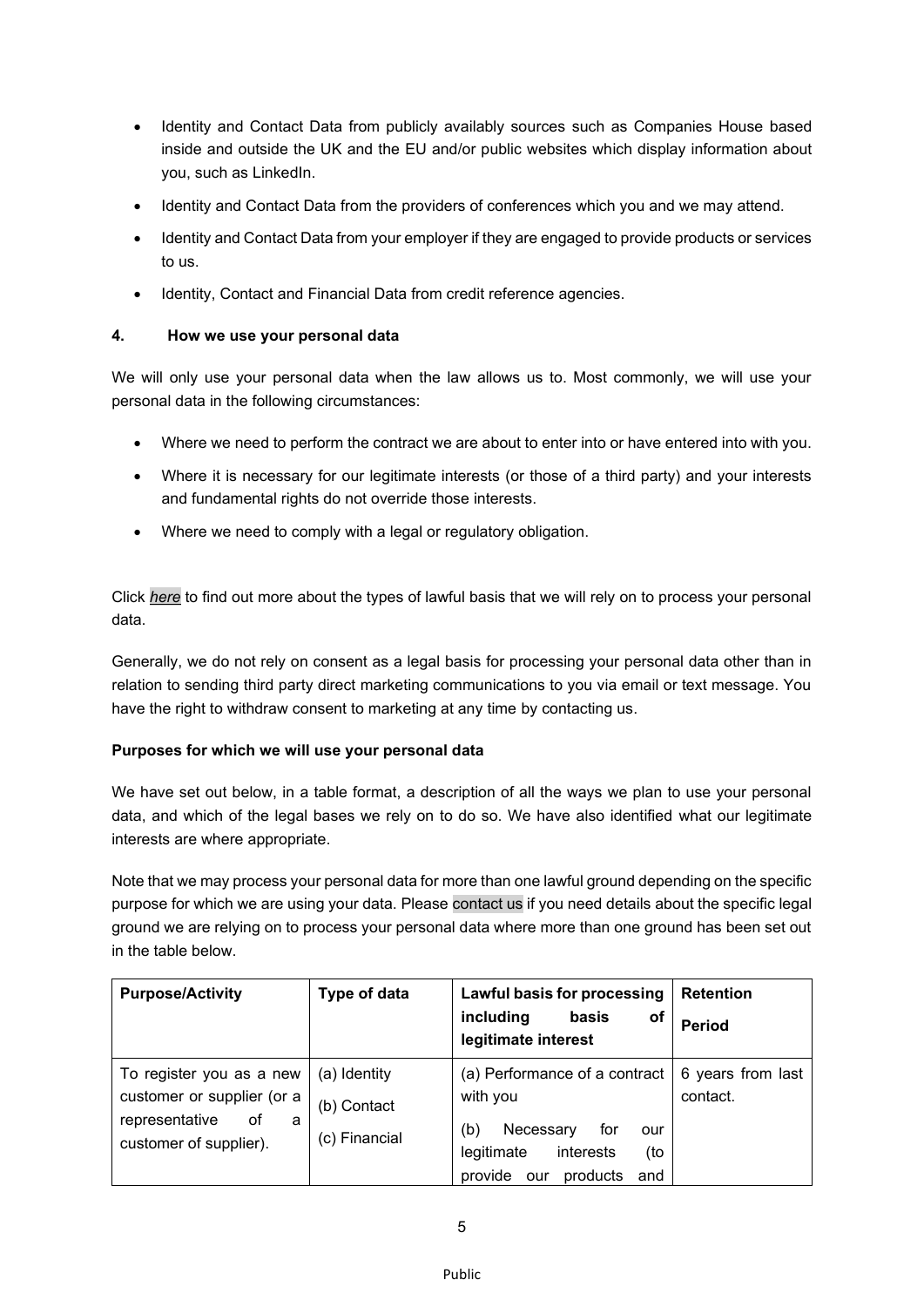|                                                                                                                                                                                                                                                                                                                                                               |                                                                                                        | services to our dealers and<br>other customers) (where our<br>contract<br>is<br>with<br>your<br>organisation)                                                                                                                                                                          |                                                                                  |
|---------------------------------------------------------------------------------------------------------------------------------------------------------------------------------------------------------------------------------------------------------------------------------------------------------------------------------------------------------------|--------------------------------------------------------------------------------------------------------|----------------------------------------------------------------------------------------------------------------------------------------------------------------------------------------------------------------------------------------------------------------------------------------|----------------------------------------------------------------------------------|
| To deal directly with end-<br>users of our products in<br>relation to product returns,<br>claims<br>warranty<br>or<br>complaints or to respond<br>technical<br>enquiries<br>to<br>enquiries<br>(including<br>received<br>through<br>our<br>website).                                                                                                          | (a) Identity<br>(b) Contact<br>(c) Transaction                                                         | (a) Performance of a contract<br>with you<br>(b)<br>Necessary<br>for<br>our<br>legitimate<br>interests<br>(to<br>process warranty claims and<br>deal with technical enquiries<br>about our products)                                                                                   | 6<br>from<br>years<br>settlement<br>or<br>closure.                               |
| To process payments and<br>deliver products and/or<br>services to you or your<br>organisation; or to receive<br>products or services from<br>you or your organisation,<br>including:<br>(a) Managing payments,<br>fees and charges<br>(b) Collecting and recover<br>money owed to us<br>(c) paying money that is<br>owed to you or your<br>organisation by us | (a) Identity<br>(b) Contact<br>(c) Financial<br>(d) Transaction<br>(e) Marketing and<br>Communications | (a) Performance of a contract<br>with you (if our contract is with<br>you)<br>(b)<br>Necessary<br>for<br>our<br>legitimate<br>interests<br>(to<br>recover debts due to us or<br>deliver our products and<br>services; or settle amounts<br>we owe)                                     | 6<br>from<br>years<br>receipt<br>of<br>last<br>payment.                          |
| То<br>manage<br>our<br>relationship<br>with<br>you<br>which may include:<br>(a) Notifying you about<br>changes to our terms or<br>privacy policy<br>(b) Asking you to leave a<br>review or take a survey<br>Replying<br>(c)<br>to<br>any<br>correspondence you send<br>to us                                                                                  | (a) Identity<br>(b) Contact<br>(c) Profile<br>(d) Marketing and<br>Communications                      | (a) Performance of a contract<br>with you (if our contract is with<br>you)<br>(b) Necessary to comply with<br>a legal obligation<br>Necessary<br>(c)<br>for<br>our<br>legitimate interests (to keep<br>our records updated and to<br>study how customers use our<br>products/services) | 6 years from last<br>contact.                                                    |
| To enable you to take part<br>in prize draw, competition,<br>promotion or complete a<br>survey.                                                                                                                                                                                                                                                               | (a) Identity<br>(b) Contact<br>(c) Profile                                                             | (a) Performance of a contract<br>with you<br>Necessary<br>(b)<br>for<br>our<br>legitimate interests (to study                                                                                                                                                                          | from<br>2<br>years<br>completion of the<br>competition<br>or<br>promotion, or if |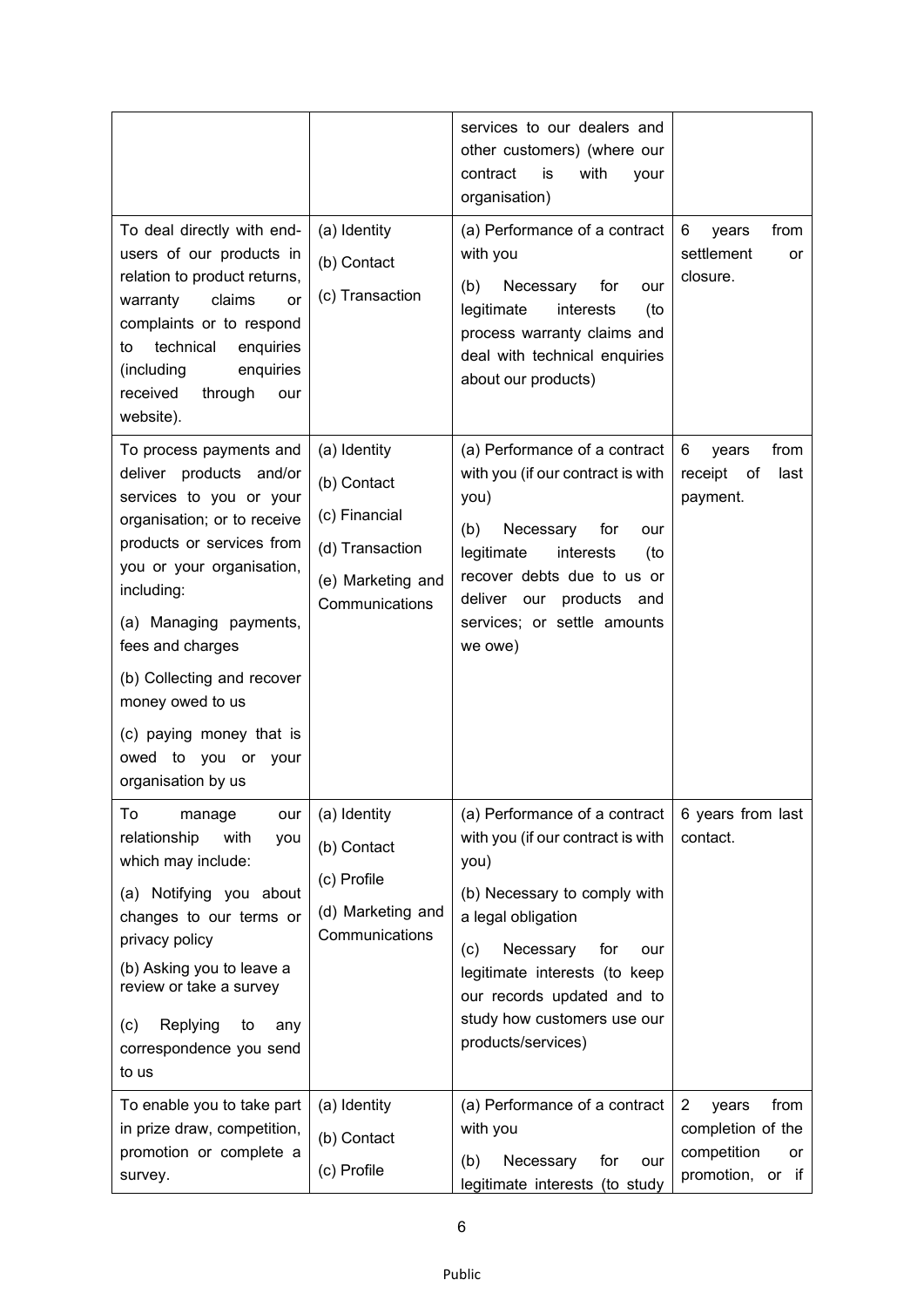|                                                                                                                                                                                                              | (d) Usage                                                          | customers<br>how<br>use<br>our                                                                                                                                                                                                                                                                                                                        | later, 2 years from                                                                                                                                                                                                                                                                                     |
|--------------------------------------------------------------------------------------------------------------------------------------------------------------------------------------------------------------|--------------------------------------------------------------------|-------------------------------------------------------------------------------------------------------------------------------------------------------------------------------------------------------------------------------------------------------------------------------------------------------------------------------------------------------|---------------------------------------------------------------------------------------------------------------------------------------------------------------------------------------------------------------------------------------------------------------------------------------------------------|
|                                                                                                                                                                                                              | (e) Marketing and<br>Communications                                | products/services, to develop<br>them and grow our business)                                                                                                                                                                                                                                                                                          | last contact.                                                                                                                                                                                                                                                                                           |
| To<br>external<br>run<br>our<br>training courses.                                                                                                                                                            | (a) Identity<br>(b) Contact<br>(c) Marketing and<br>Communications | (a) Performance of a contract<br>with you<br>Necessary<br>(b)<br>for<br>our<br>legitimate interests (provision<br>of our training services and<br>managing our relationship<br>with relevant external trade or<br>regulatory bodies)                                                                                                                  | 6 years from the<br>date of training<br>carried out.                                                                                                                                                                                                                                                    |
| To<br>visits<br>manage<br>individuals make to our<br>(including<br>premises<br>the<br>monitoring of CCTV) and<br>events, including assisting<br>with VISA applications.                                      | (a) Identity<br>(b) Contact<br>(c) Marketing and<br>Communications | (a) Performance of a contract<br>with you<br>Necessary<br>(b)<br>for<br>our<br>legitimate<br>interests<br>(managing our facilities and<br>events)<br>(c) Necessary to comply with<br>a legal obligation                                                                                                                                               | CCTV- 30 days<br>for<br>routine<br>recordings.<br>Visitor logs-<br>6<br>months from date<br>of the visit.<br>Visa applications<br>$-6$ months from<br>the date of visit to<br>the premises.<br>Short<br>term<br>overseas<br>business visitors<br>(STBV<br>5 years<br>Tax<br>reporting<br>requirements). |
| To administer and protect<br>our business<br>this<br>and<br>(including<br>website<br>data<br>troubleshooting,<br>analysis, testing, system<br>maintenance,<br>support,<br>reporting and hosting of<br>data). | (a) Identity<br>(b) Contact<br>(c) Technical                       | Necessary<br>(a)<br>for<br>our<br>legitimate<br>interests<br>(for<br>running<br>our<br>business,<br>provision<br>of administration<br>and IT<br>services, network<br>security, to prevent fraud and<br>in the context of a business<br>reorganisation<br>group<br>or<br>restructuring exercise)<br>(b) Necessary to comply with<br>a legal obligation | Current year, plus<br>1 year.                                                                                                                                                                                                                                                                           |
| To deliver relevant content<br>and advertisements to you<br>and<br>measure<br>or<br>understand<br>the                                                                                                        | (a) Identity<br>(b) Contact                                        | Necessary for our legitimate<br>interests<br>study<br>how<br>(to<br>customers<br>use<br>our<br>products/services, to develop                                                                                                                                                                                                                          | 2 years from last<br>contact.                                                                                                                                                                                                                                                                           |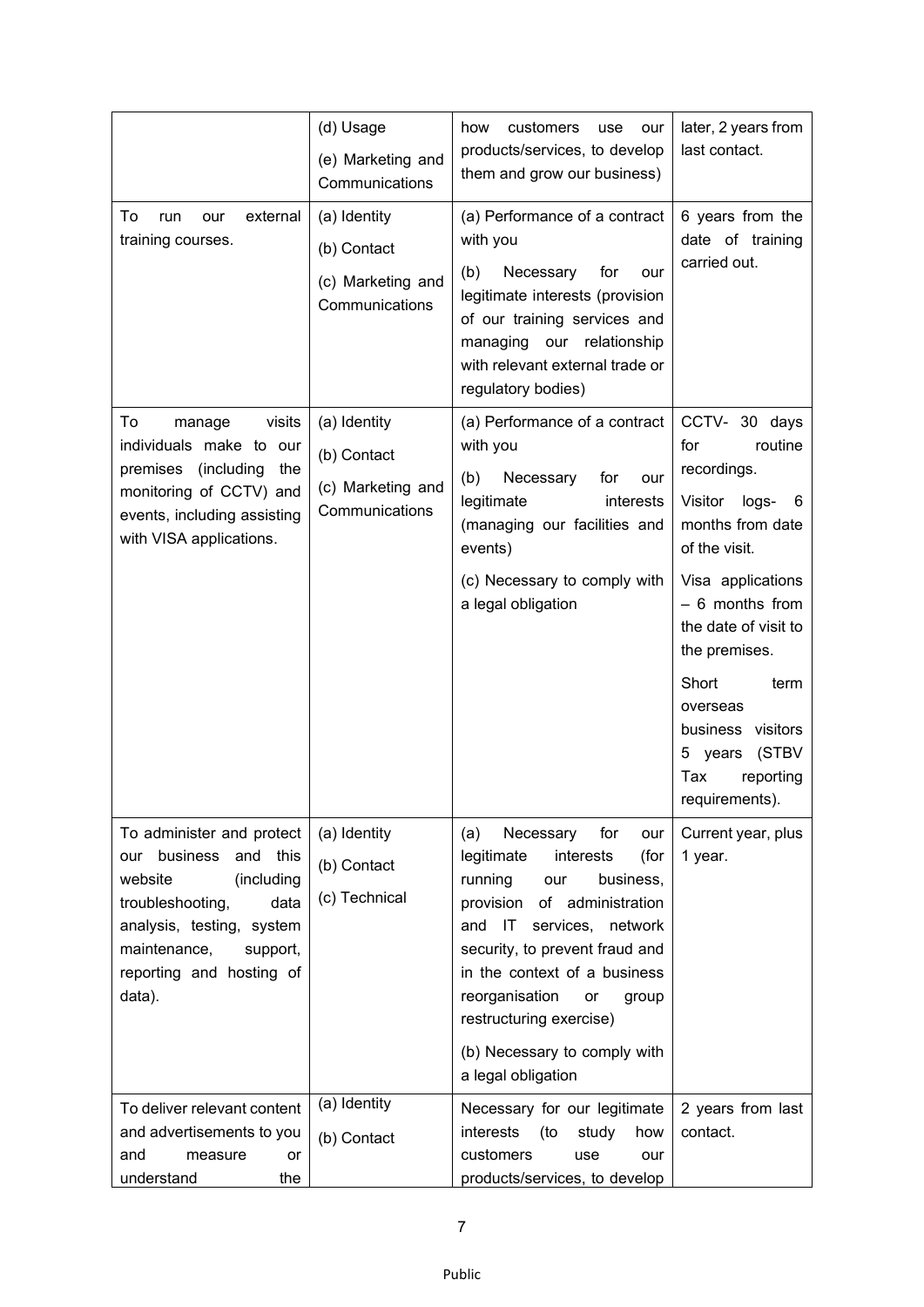| effectiveness<br>of<br>the<br>advertising we serve to<br>you.                                                                                                                              | (c) Profile<br>(d) Usage<br>(e) Marketing and<br>Communications<br>(f) Technical | them, to grow our business<br>and to inform our marketing<br>strategy)                                                                                                                                                                    |                                                          |
|--------------------------------------------------------------------------------------------------------------------------------------------------------------------------------------------|----------------------------------------------------------------------------------|-------------------------------------------------------------------------------------------------------------------------------------------------------------------------------------------------------------------------------------------|----------------------------------------------------------|
| To use data analytics to<br>improve<br>website,<br>our<br>products/services,<br>marketing,<br>customer<br>relationships<br>and<br>experiences.                                             | (a) Technical<br>(b) Usage                                                       | Necessary for our legitimate<br>interests (to define types of<br>customers for our products<br>and services, to keep our<br>website<br>updated<br>and<br>relevant, to develop<br>our<br>business and to inform our<br>marketing strategy) | 2 years from last<br>interaction<br>with<br>our website. |
| To make suggestions and<br>recommendations to you<br>about products, services,<br>events and publications<br>that may be of interest to<br>you or your organisation.                       | (a) Identity<br>(b) Contact                                                      | Necessary for our legitimate<br>(to develop our<br>interests<br>products/services and grow<br>our business)                                                                                                                               | 2 years from last<br>contact.                            |
| To give internal training<br>make<br>internal<br>and<br>developments to improve<br>website,<br>our<br>products/services,<br>marketing,<br>customer<br>relationships<br>and<br>experiences. | (a) Identity<br>(b) Contact<br>(c) Transaction<br>(d) Usage                      | (a) Performance of a contract<br>with you<br>(b) Necessary for our<br>legitimate interests (to train<br>and develop our staff,<br>processes and systems)                                                                                  | 2 years from last<br>contact.                            |
| To follow up on enquiries,<br>including those obtained<br>at conferences.                                                                                                                  | (a) Identity<br>(b) Contact<br>(c) Marketing and<br>Communications               | (a) Necessary for our<br>legitimate interests (to<br>develop our<br>products/services and grow<br>our business)                                                                                                                           | 2 years from last<br>contact.                            |
| To verify training your<br>records either where you<br>provide services to us or to<br>verify training we provide<br>to you to industry bodies<br>and other relevant third<br>parties.     | (a) Identity                                                                     | Necessary for our legitimate<br>interests (to ensure you are<br>appropriately qualified and to<br>confirm you have undertaken<br>training with us)                                                                                        | 6 years from the<br>date of training<br>carried out.     |
| For marketing purposes,<br>including to promote our<br>events or those arranged                                                                                                            | (a) Identity                                                                     | (a) Consent<br>Necessary<br>for<br>(b)<br>our<br>legitimate<br>interests<br>(to                                                                                                                                                           | $\overline{2}$<br>from<br>years<br>completion of the     |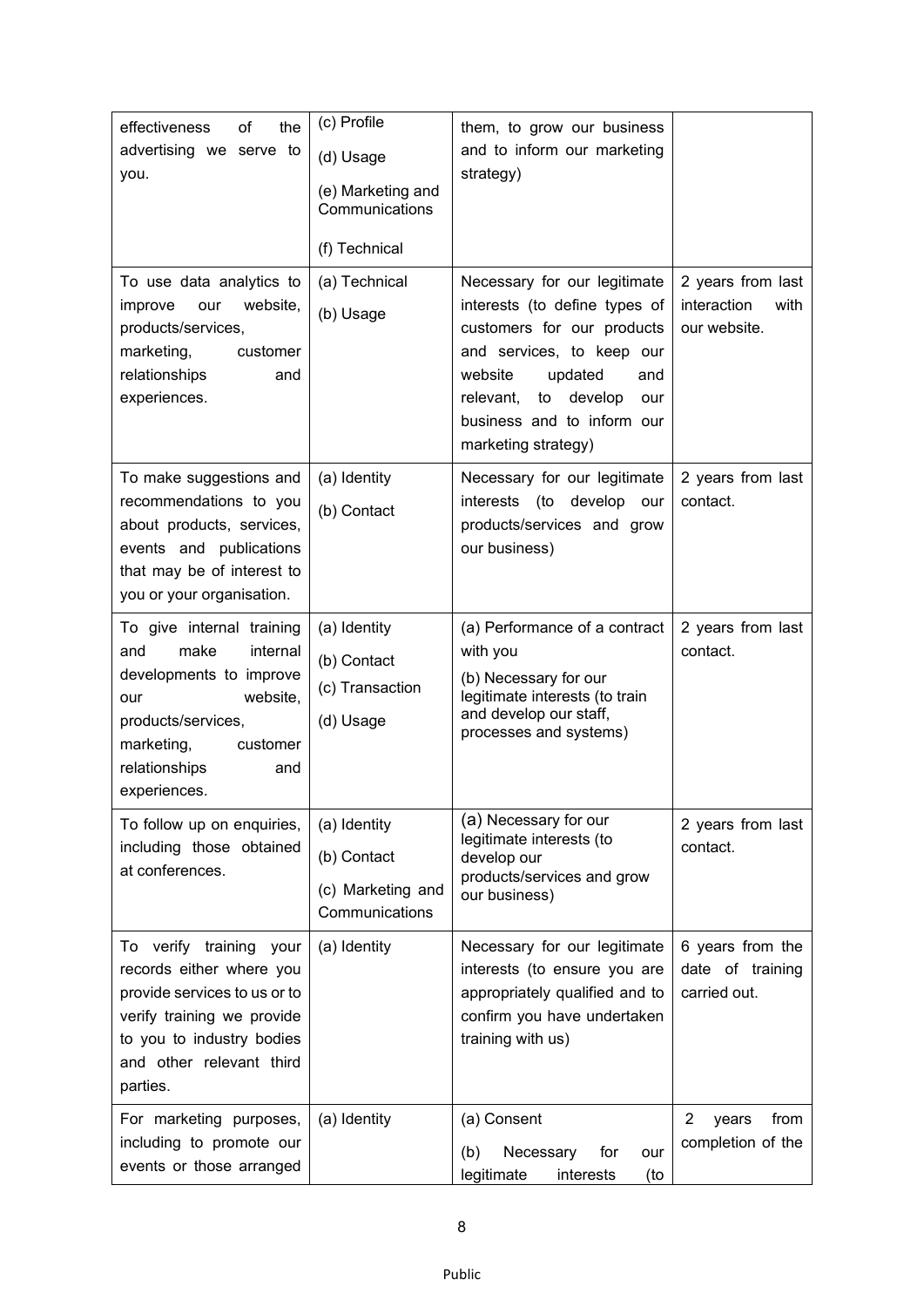| organisations<br>with<br>bv | develop<br>our             | event<br>or |
|-----------------------------|----------------------------|-------------|
| Continental<br>whom         | products/services and grow | promotion.  |
| partners<br>or              | our business)              |             |
| products/services<br>and    |                            |             |
| sending merchandise.        |                            |             |

### **Marketing**

We strive to provide you with choices regarding certain personal data uses, particularly around marketing and advertising.

We may use your Identity, Contact, Technical, Usage and Profile Data to form a view on what we think your organisation may want or need, or what may be of interest to your organisation. This is how we decide which products, services and offers may be relevant for your organisation (we call this marketing).

You will receive marketing communications from us if you have requested information from us or purchased products or services from us or if you provided us with your details or when you took part in a survey or promotion and, in each case, you have not opted out of receiving that marketing.

### **Third-party marketing**

We will get your express opt-in consent before we share your personal data with any company outside Continental or the Continental group of entities (as defined under Internal Third Parties) for marketing purposes.

#### **Opting out**

You can ask us or third parties to stop sending you marketing messages at any time by following the opt-out links on any marketing message sent to you or by [contacting us](#page-1-0) at any time.

Where you opt out of receiving these marketing messages, this will not apply to personal data provided to us as a result of a service.

#### **Cookies**

You can set your browser to refuse all or some browser cookies, or to alert you when websites set or access cookies. If you disable or refuse cookies, please note that some parts of websites may become inaccessible or not function properly. We currently do not use cookies on this site.

## **Change of purpose**

We will only use your personal data for the purposes for which we collected it, unless we reasonably consider that we need to use it for another reason and that reason is compatible with the original purpose. If you wish to get an explanation as to how the processing for the new purpose is compatible with the original purpose, please [contact us.](#page-1-0)

If we need to use your personal data for an unrelated purpose, we will notify you and we will explain the legal basis which allows us to do so.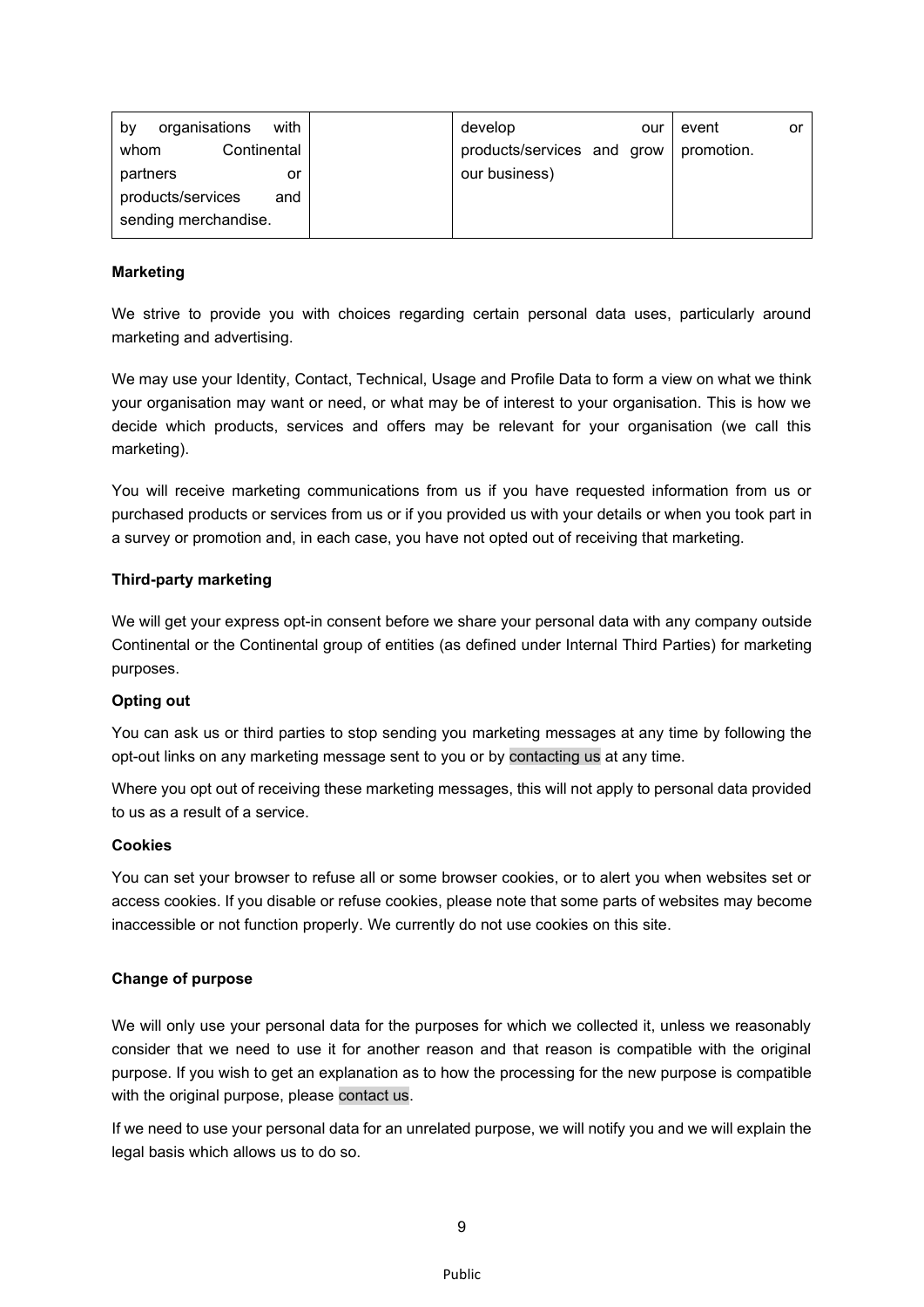Please note that we may process your personal data without your knowledge or consent, in compliance with the above rules, where this is required or permitted by law.

# **5. Disclosures of your personal data**

We may have to share your personal data with the parties set out below for the purposes set out in the table in paragraph 4 above.

- Internal Third Parties as set out in the *Glossary*.
- External Third Parties as set out in the *Glossary*.
- Third parties to whom we may choose to sell, transfer, or merge parts of our business or our assets. Alternatively, we may seek to acquire other businesses or merge with them. If a change happens to our business, then the new owners may use your personal data in the same way as set out in this privacy notice.

We require all third parties to respect the security of your personal data and to treat it in accordance with the law. We do not allow our third-party service providers to use your personal data for their own purposes and only permit them to process your personal data for specified purposes and in accordance with our instructions.

## **6. International transfers**

We share your personal data within the Continental worldwide group of companies (as defined under Internal Third Parties). This may involve transferring your data outside the UK and/or outside the European Economic Area (**EEA**).

Some of our External Third Parties are based outside the UK and the European Economic Area (**EEA**) so their processing of your personal data will involve a transfer of data outside the UK and the EEA.

Whenever we transfer your personal data out of the UK and the EEA, we ensure a similar degree of protection is afforded to it by ensuring **at least one** of the following safeguards is implemented:

- We will only transfer your personal data to countries that have been deemed to provide an adequate level of protection for personal data.
- Where we use certain service providers in or otherwise transfer data to countries which do not have an adequate level of protection for personal data, we may use specific contracts approved for use in the UK and/or by the European Commission which give personal data the same protection it has in the UK or, as applicable, the EEA.
- For transfers of data to other members of the worldwide group of companies outside the UK, we will ensure your personal data is protected by requiring all our group companies to follow the same rules when processing your personal data. These rules are called "binding corporate rules". For further details, please see *here*.

Please [contact us](#page-1-0) if you want further information on the specific mechanism used by us when transferring your personal data out of the EEA.

## **7. Data security**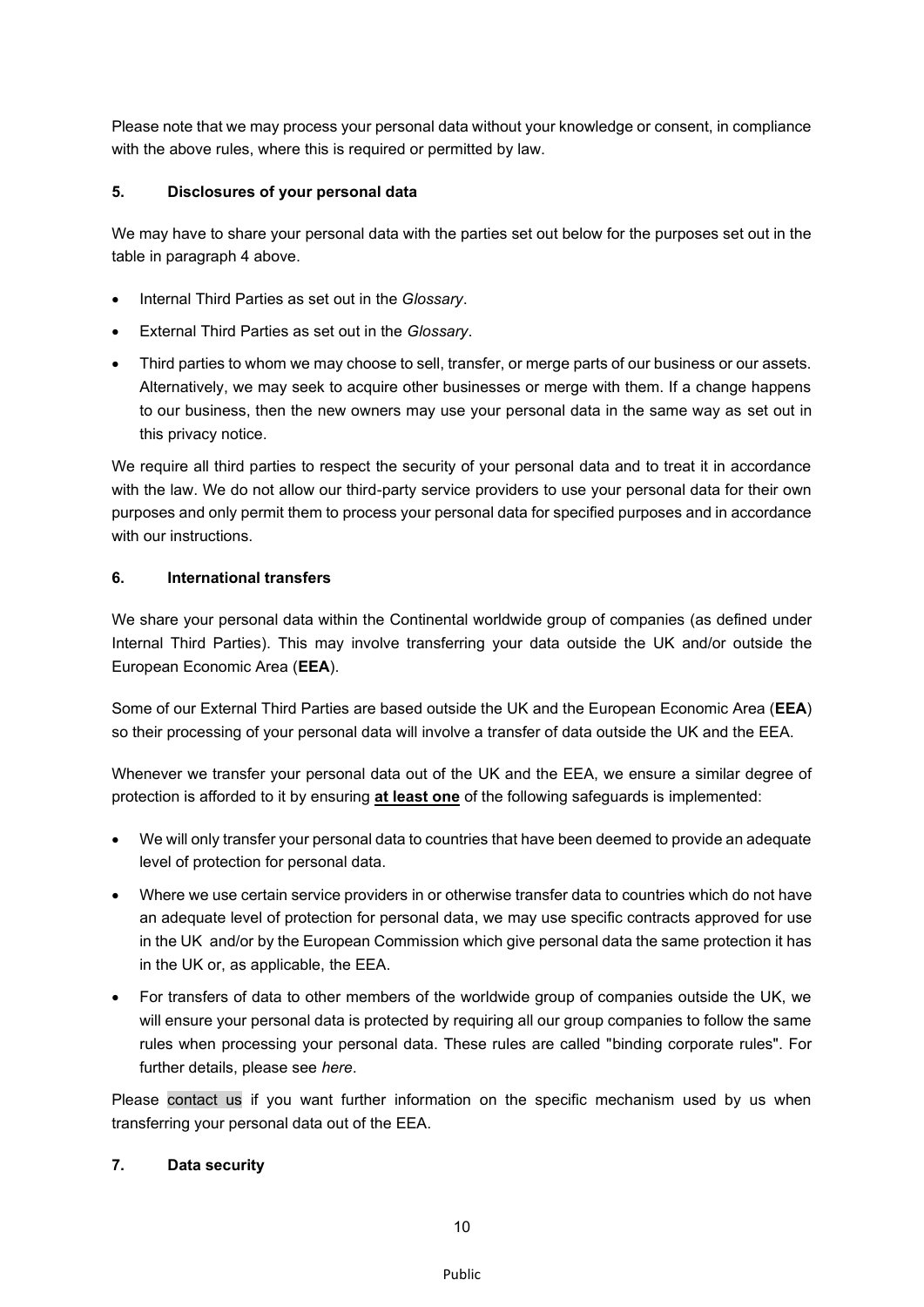We have put in place appropriate security measures to prevent your personal data from being accidentally lost, used or accessed in an unauthorised way, altered or disclosed. In addition, we limit access to your personal data to those employees, agents, contractors and other third parties who have a business need to know. They will only process your personal data on our instructions and they are subject to a duty of confidentiality.

We have put in place procedures to deal with any suspected personal data breach and will notify you and any applicable regulator of a breach where we are legally required to do so.

### **8. Data retention**

### **How long will you use my personal data for?**

We will only retain your personal data for as long as necessary to fulfil the purposes we collected it for, including for the purposes of satisfying any legal, accounting, or reporting requirements.

To determine the appropriate retention period for personal data, we consider the amount, nature, and sensitivity of the personal data, the potential risk of harm from unauthorised use or disclosure of your personal data, the purposes for which we process your personal data and whether we can achieve those purposes through other means, and the applicable legal requirements.

Details of retention periods for different aspects of your personal data are set out in the table *Purposes for which we will use your personal data* above.

In some circumstances you can ask us to delete your data: see *Request erasure* below for further information.

In some circumstances we may anonymise your personal data (so that it can no longer be associated with you) for research or statistical purposes in which case we may use this information indefinitely without further notice to you.

## **9. Your legal rights**

Under certain circumstances, you have rights under data protection laws in relation to your personal data. Please click on the links below to find out more about these rights:

- *Request access to your personal data*.
- *Request correction of your personal data*.
- *Request erasure of your personal data*.
- *Object to processing of your personal data*.
- *Request restriction of processing your personal data*.
- *Request transfer of your personal data*.
- *Right to withdraw consent*.

If you wish to exercise any of the rights set out above, please [contact us.](#page-1-0)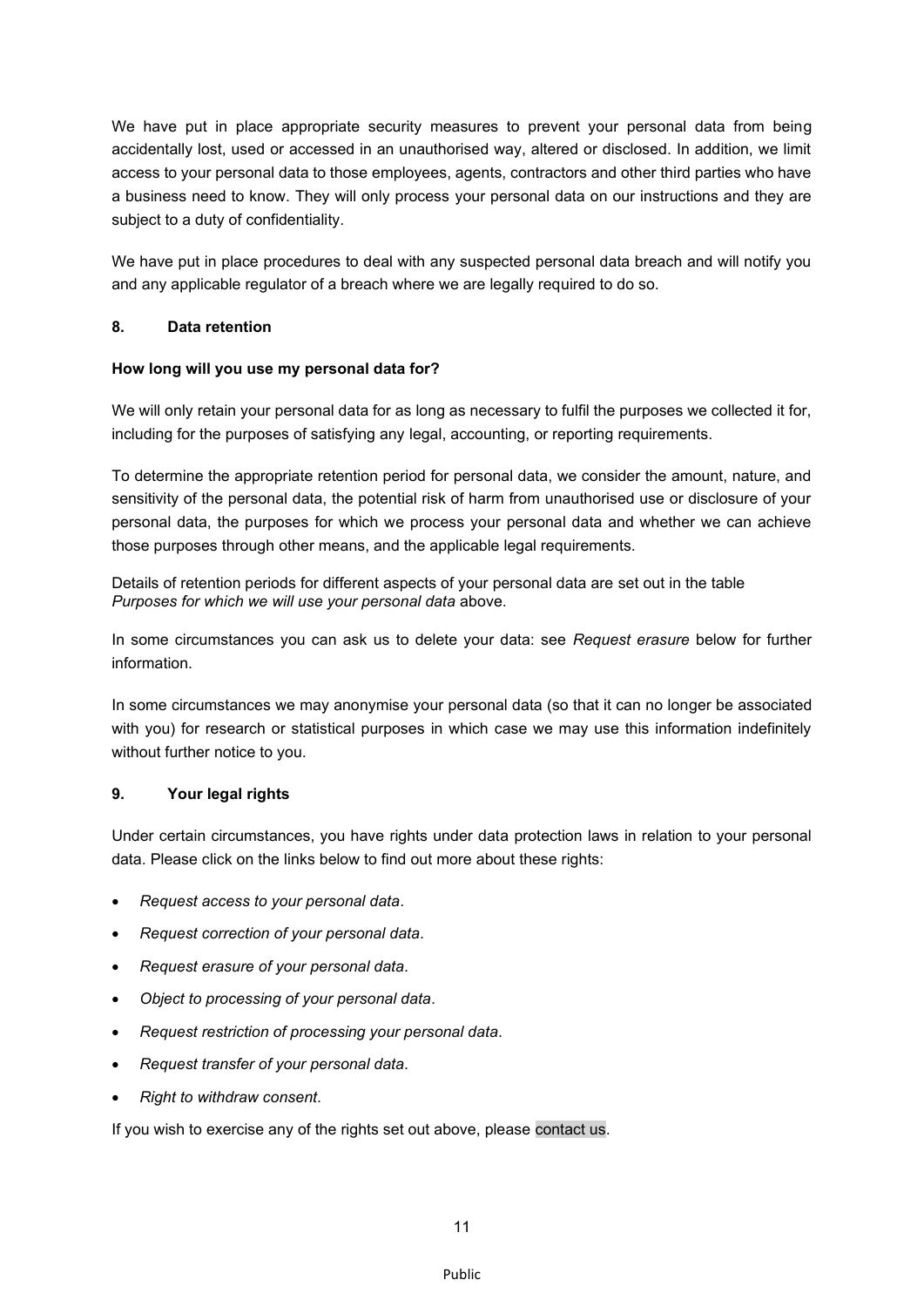### **No fee usually required**

You will not have to pay a fee to access your personal data (or to exercise any of the other rights). However, we may charge a reasonable fee if your request is clearly unfounded, repetitive or excessive. Alternatively, we may refuse to comply with your request in these circumstances.

#### **What we may need from you**

We may need to request specific information from you to help us confirm your identity and ensure your right to access your personal data (or to exercise any of your other rights). This is a security measure to ensure that personal data is not disclosed to any person who has no right to receive it. We may also contact you to ask you for further information in relation to your request to speed up our response.

### **Time limit to respond**

We try to respond to all legitimate requests within one month. Occasionally it may take us longer than a month if your request is particularly complex or you have made a number of requests. In this case, we will notify you and keep you updated.

### **10. Glossary**

### <span id="page-11-0"></span>**LAWFUL BASIS**

**Legitimate Interest** means the interest of our business in conducting and managing our business to enable us to give you the best service/product and the best and most secure experience. We make sure we consider and balance any potential impact on you (both positive and negative) and your rights before we process your personal data for our legitimate interests. We do not use your personal data for activities where our interests are overridden by the impact on you (unless we have your consent or are otherwise required or permitted to by law). You can obtain further information about how we assess our legitimate interests against any potential impact on you in respect of specific activities by [contacting us](#page-1-0)

**Performance of Contract** means processing your data where it is necessary for the performance of a contract to which you are a party or to take steps at your request before entering into such a contract.

**Comply with a legal or regulatory obligation** means processing your personal data where it is necessary for compliance with a legal or regulatory obligation that we are subject to.

#### **THIRD PARTIES**

### **Internal Third Parties**

Other entities in the worldwide group of companies of which Application Solutions (Electronics and Vision) Limited forms a part, acting as joint controllers or processors, and who provide IT and system administration services and undertake leadership reporting. More information on the Continental worldwide group can be found *here*.

## **External Third Parties**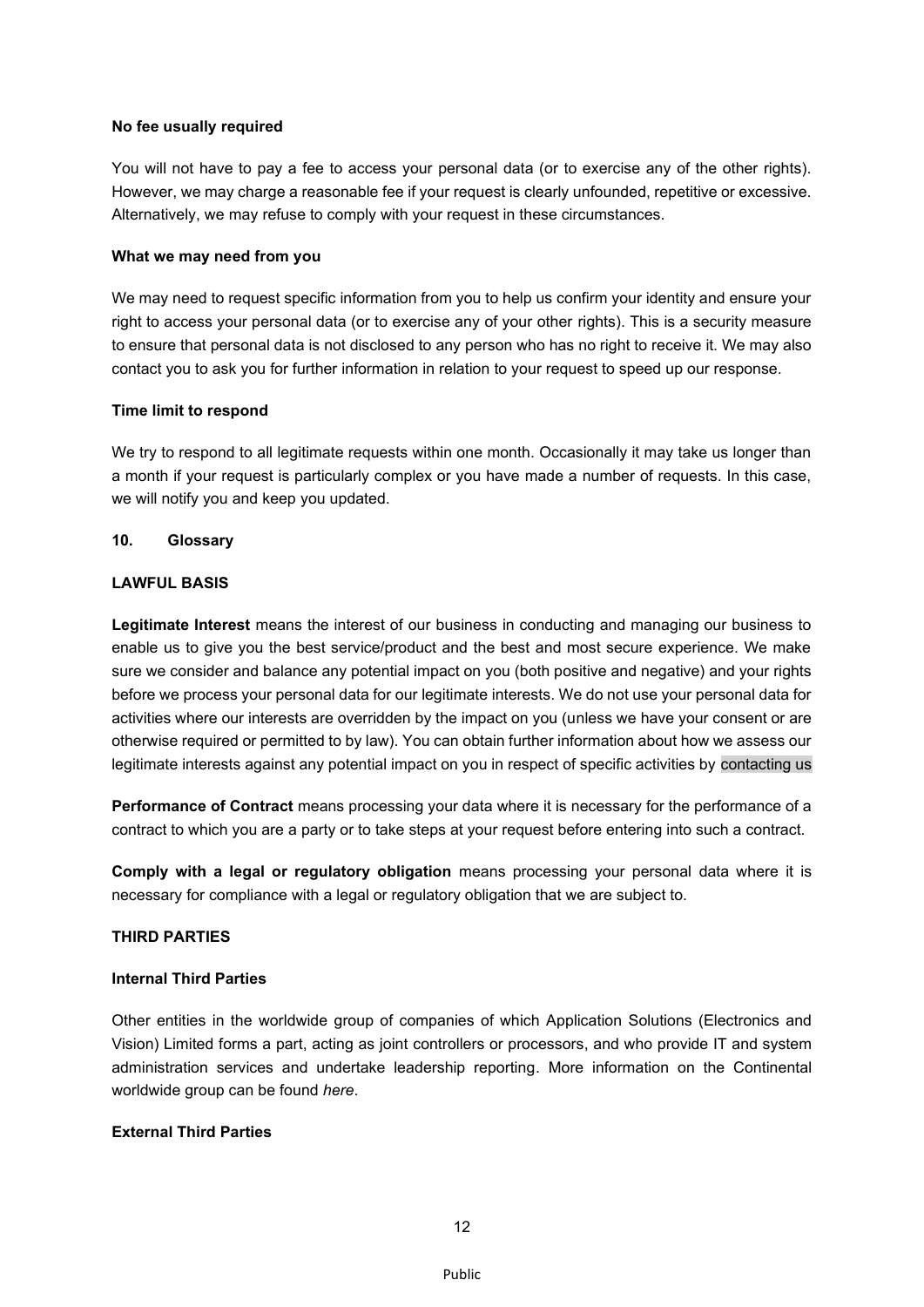- Service providers acting as processors inside and outside the UK and the EEA who provide IT and system administration services.
- Professional advisers acting as processors or joint controllers including lawyers, bankers, auditors and insurers based in the United Kingdom and the EEA and worldwide who provide consultancy, banking, legal, insurance and accounting services.
- HM Revenue & Customs, the Internal Revenue Service (USA), regulators and other authorities acting as processors or joint controllers based in the United Kingdom, the USA and the EEA and worldwide who require reporting of processing activities in certain circumstances.
- Continental's UK dealers, agents and customers inside and outside the United Kingdom and the EEA who engage us or refer business to us to supply products and services involving the processing of your personal data.
- Industry bodies, including those who engage us to provide training services to individuals.
- Organisations that Continental partners with for the purposes of a specific event, including where we arrange attendance for customers/suppliers and members of the general public (including competition winners), and with whom personal data may be shared for your entry into, or attendance at, these events.

### **YOUR LEGAL RIGHTS**

You have the right to:

**Request access** to your personal data (commonly known as a "data subject access request"). This enables you to receive a copy of the personal data we hold about you and to check that we are lawfully processing it.

**Request correction** of the personal data that we hold about you. This enables you to have any incomplete or inaccurate data we hold about you corrected, though we may need to verify the accuracy of the new data you provide to us.

**Request erasure** of your personal data. This enables you to ask us to delete or remove personal data where there is no good reason for us continuing to process it. You also have the right to ask us to delete or remove your personal data where you have successfully exercised your right to object to processing (see below), where we may have processed your information unlawfully or where we are required to erase your personal data to comply with local law. Note, however, that we may not always be able to comply with your request of erasure for specific legal reasons which will be notified to you, if applicable, at the time of your request.

**Object to processing** of your personal data where we are relying on a legitimate interest (or those of a third party) and there is something about your particular situation which makes you want to object to processing on this ground as you feel it impacts on your fundamental rights and freedoms. You also have the right to object where we are processing your personal data for direct marketing purposes. In some cases, we may demonstrate that we have compelling legitimate grounds to process your information which override your rights and freedoms.